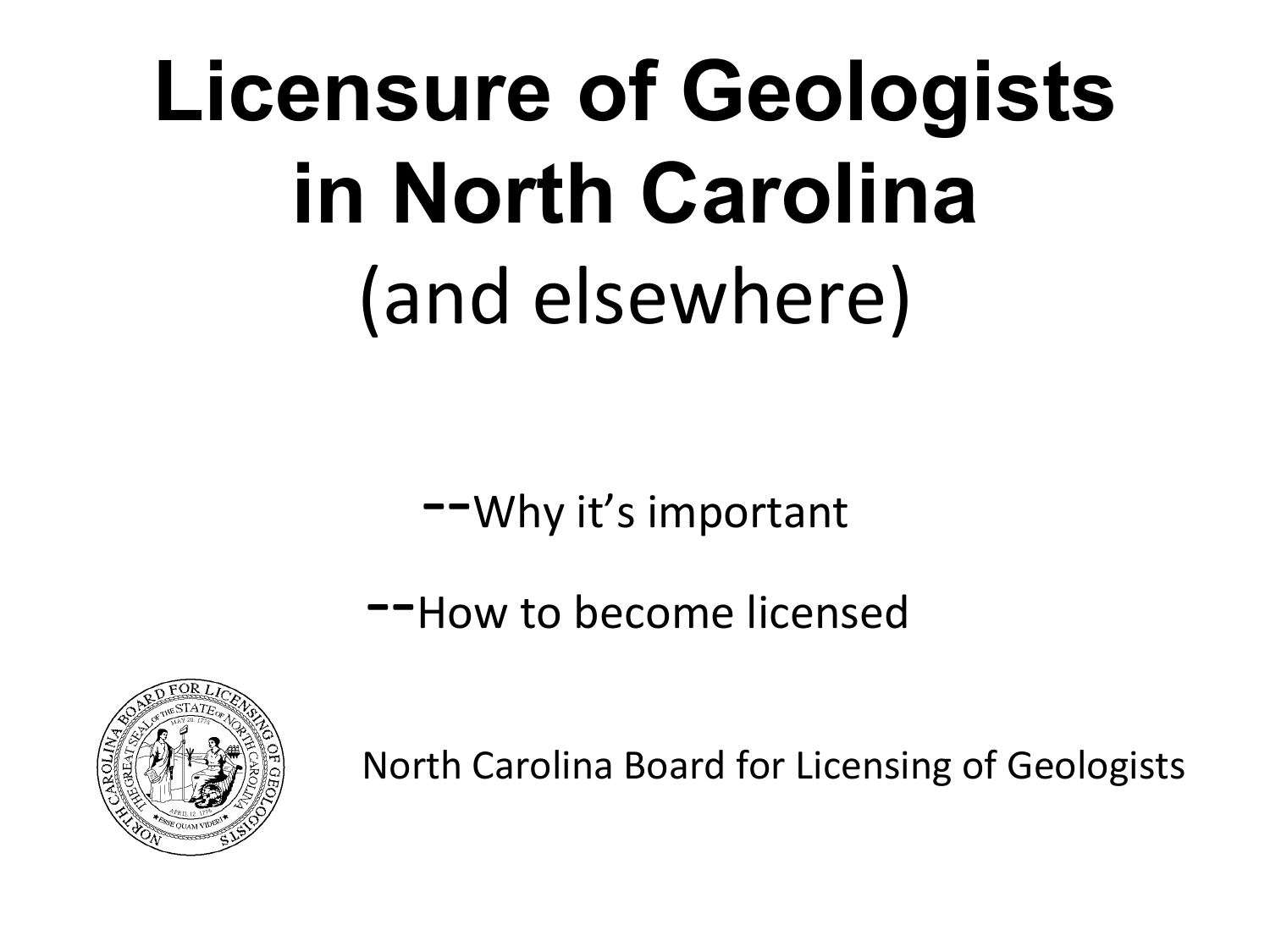#### **The Future Looks Promising for Careers in Geology!**

- Projected 16% growth in geoscience jobs, 2012-2022, Job outlook – Faster growth than average (*Bureau of* Labor Statistics, Occupational Outlook Handbook).
- "Society needs more geoscientists than there are currently students"(*Environmental Science and Technology*  2010, 44 (2), pp. 550-555)

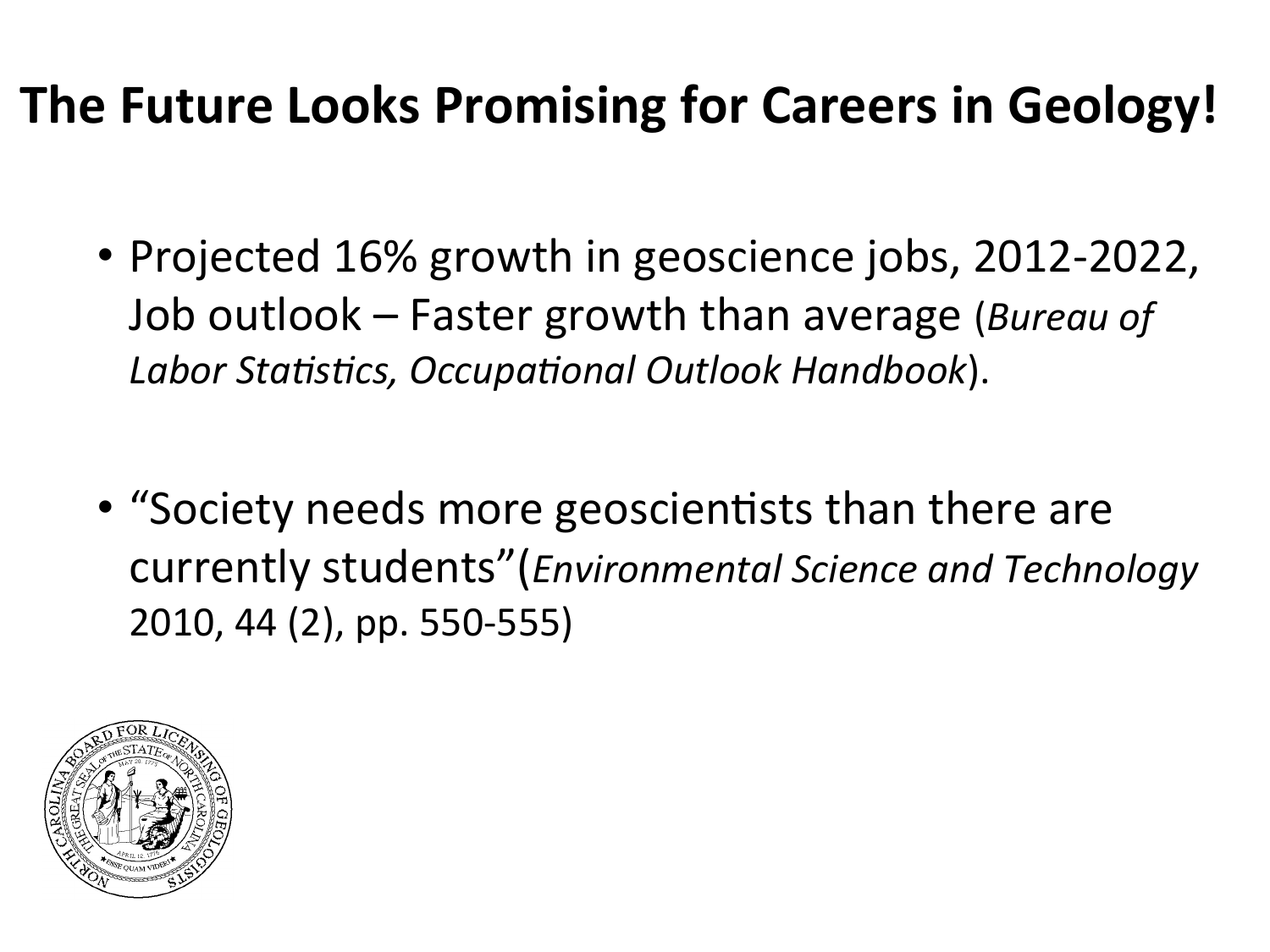#### **Why Pursue Licensure?**

- Required for many positions in  $>$  30 U.S. states, including North Carolina, and Canada
- Impressive professional accomplishment, often associated with pay increase and/or promotion
- Can be licensed in other states via reciprocity/comity

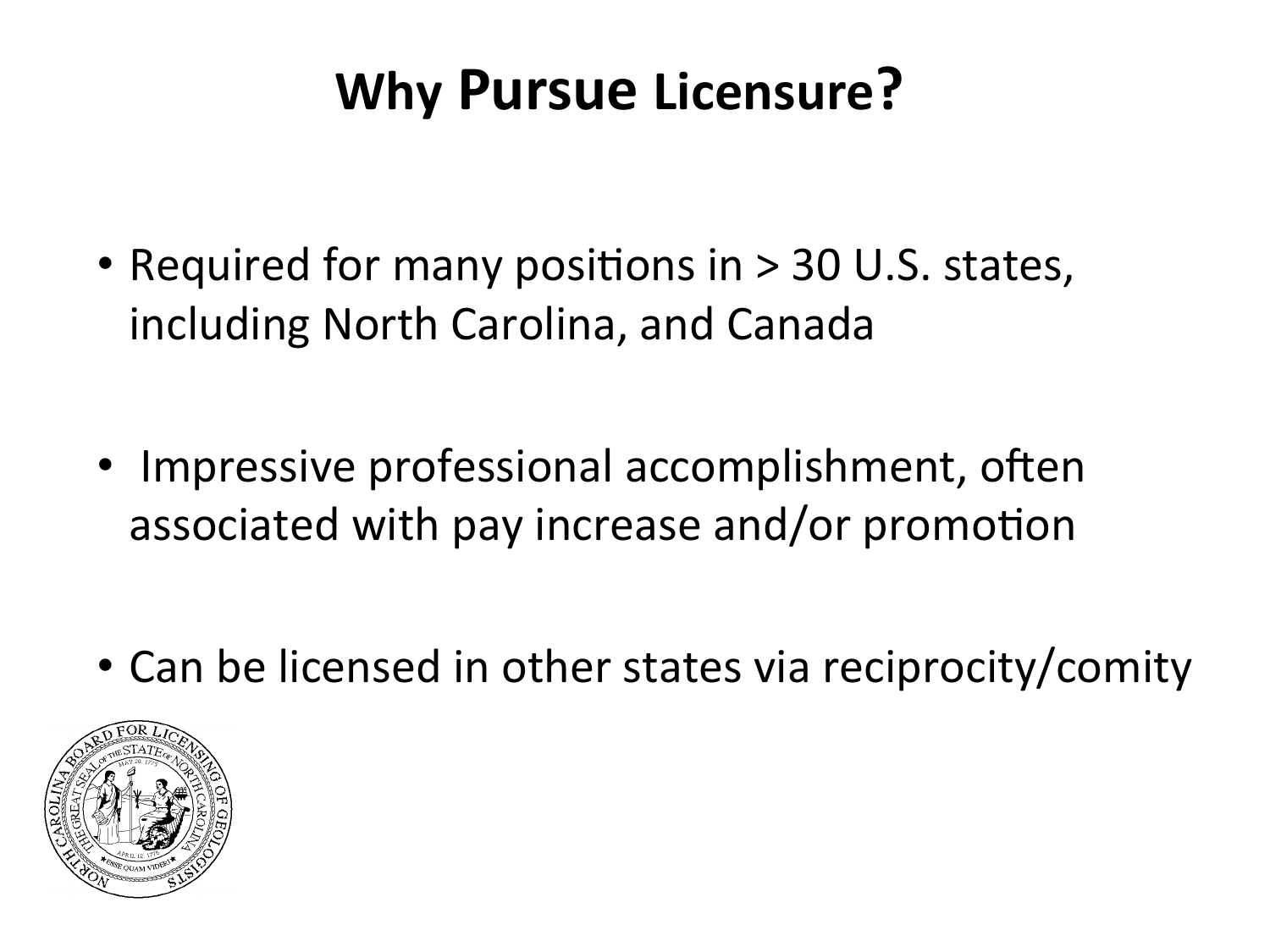

#### **United States & Puerto Rico**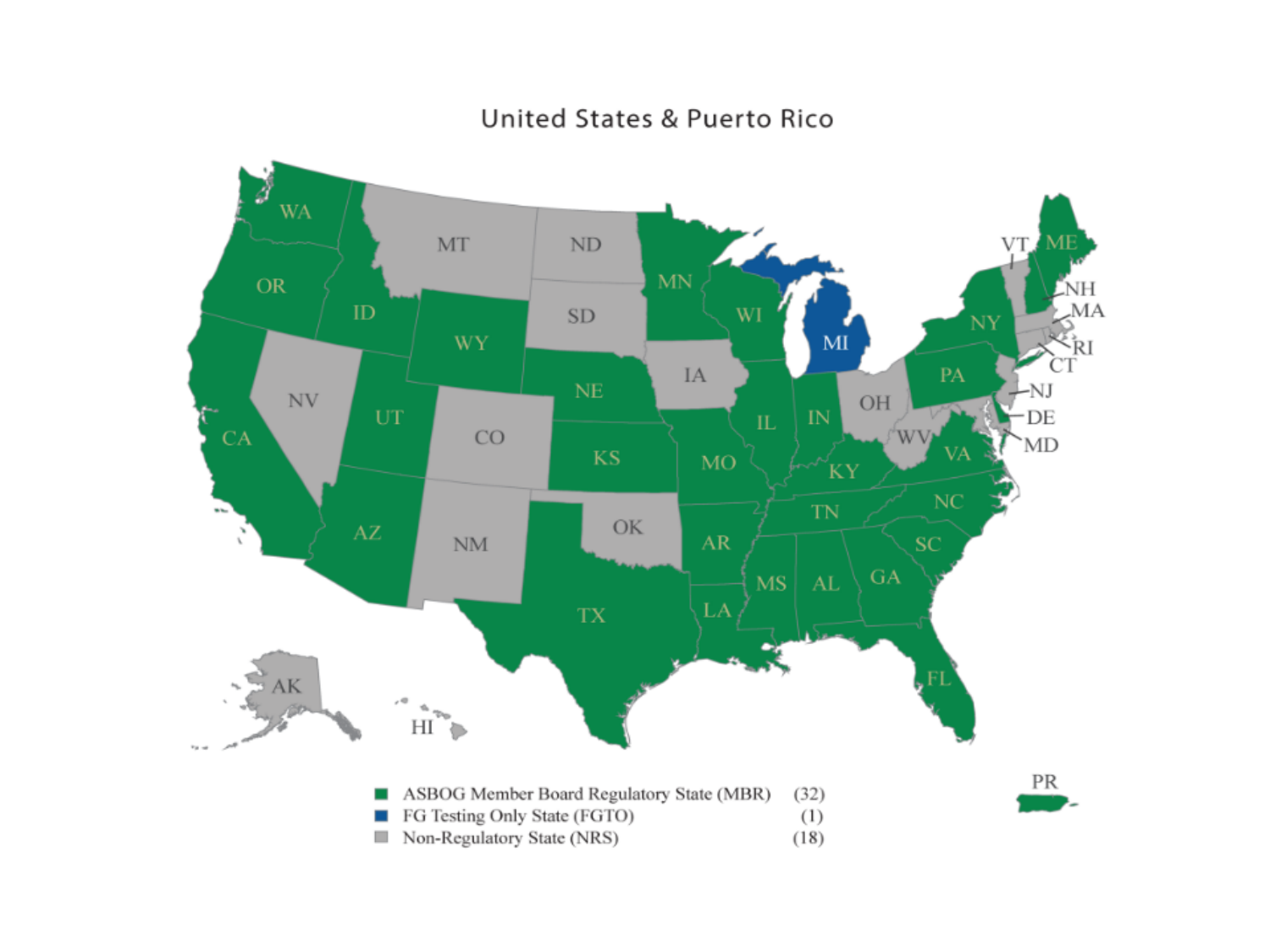#### **North Carolina Board for Licensing of Geologists**

- Established by the Geologists Licensing Act, NC General Statute 89E in 1985
- Requirements, NCAC 21 Chapter 21
- Professional Code of Conduct for licensed geologists: *"…to safeguard the life, health, property and welfare of the public* and to establish and maintain a high standard of integrity, skills, and practice in the profession of geology..."

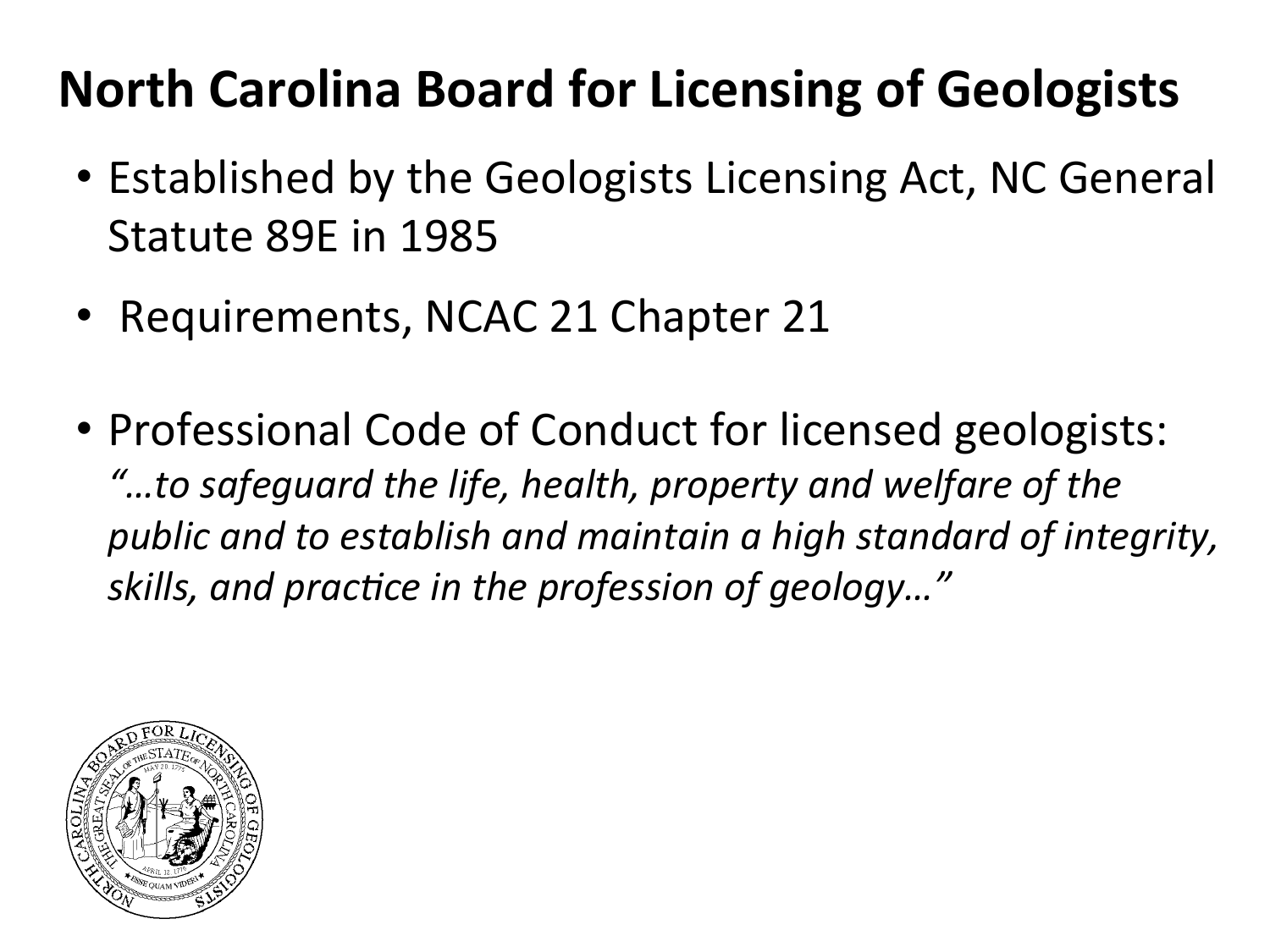#### **North Carolina Board for Licensing of Geologists**

- Offers licensure for North Carolina geologists and corporations engaged in geologic work
- Five members appointed by the governor mining geologist, academic geologist, consulting geologist, corporate geologist, and a non-geologist  $-$  plus the State Geologist (ex officio)
- Member, National Association of State Boards of Geology (ASBOG)
- Administers exams for licensure in North Carolina

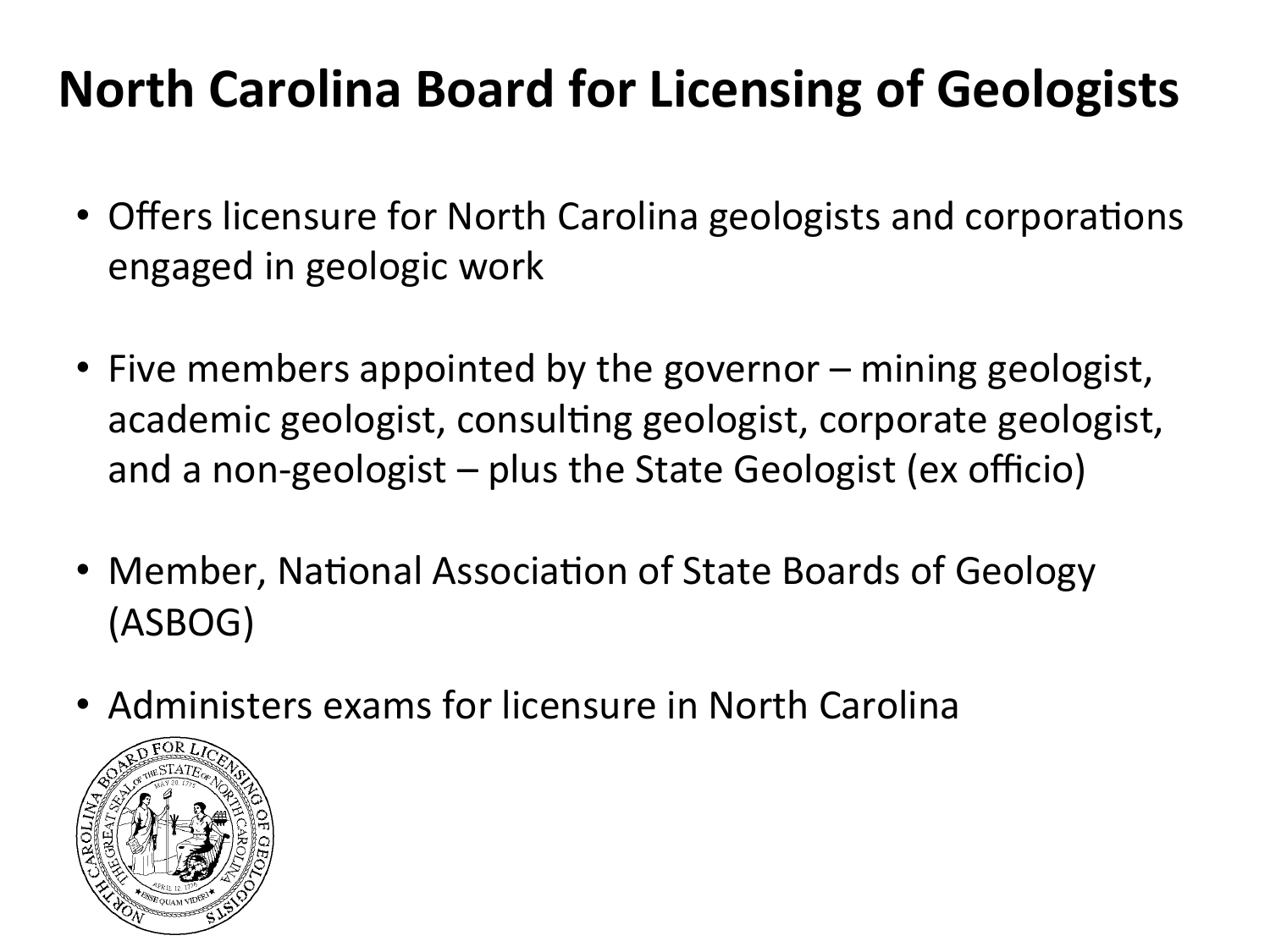#### **The Licensing Exam**

NCBLG administers the ASBOG exam 

- Two tests:
	- $\triangleright$  Fundamentals of Geology (FG) Part I
	- $\triangleright$  Practice of Geology (PG) Part II
- Each test is multiple-choice
- 4 hours to take each test
- Exams given in March and October

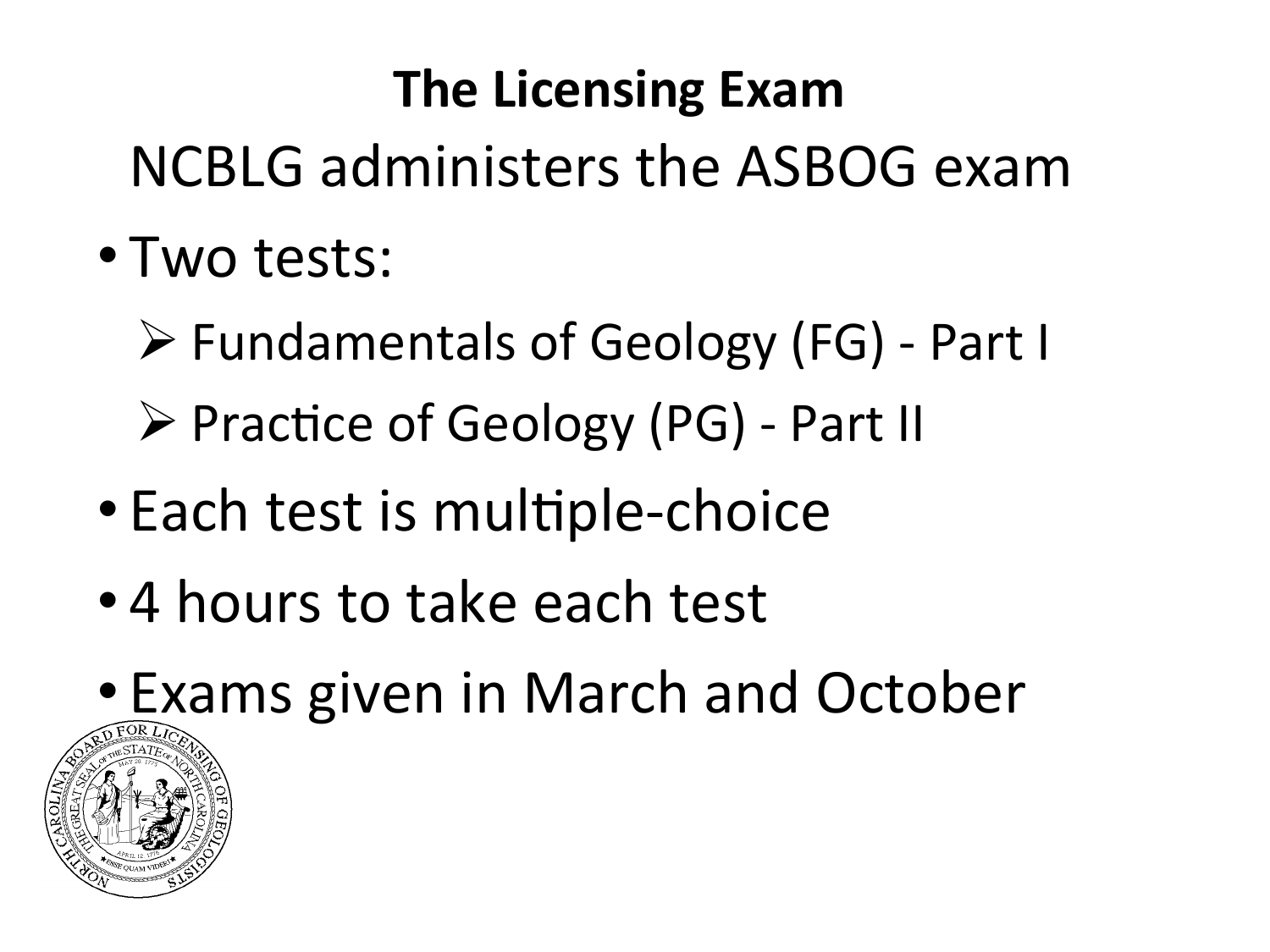#### Fundamentals of Geology Exam – FG

### Minimum Requirements to Apply:

- Graduation from college or university with a degree in geology or have completed 30 credit hours in geology, of which 24 are advanced level.
- FG *should* be taken immediately after graduation.

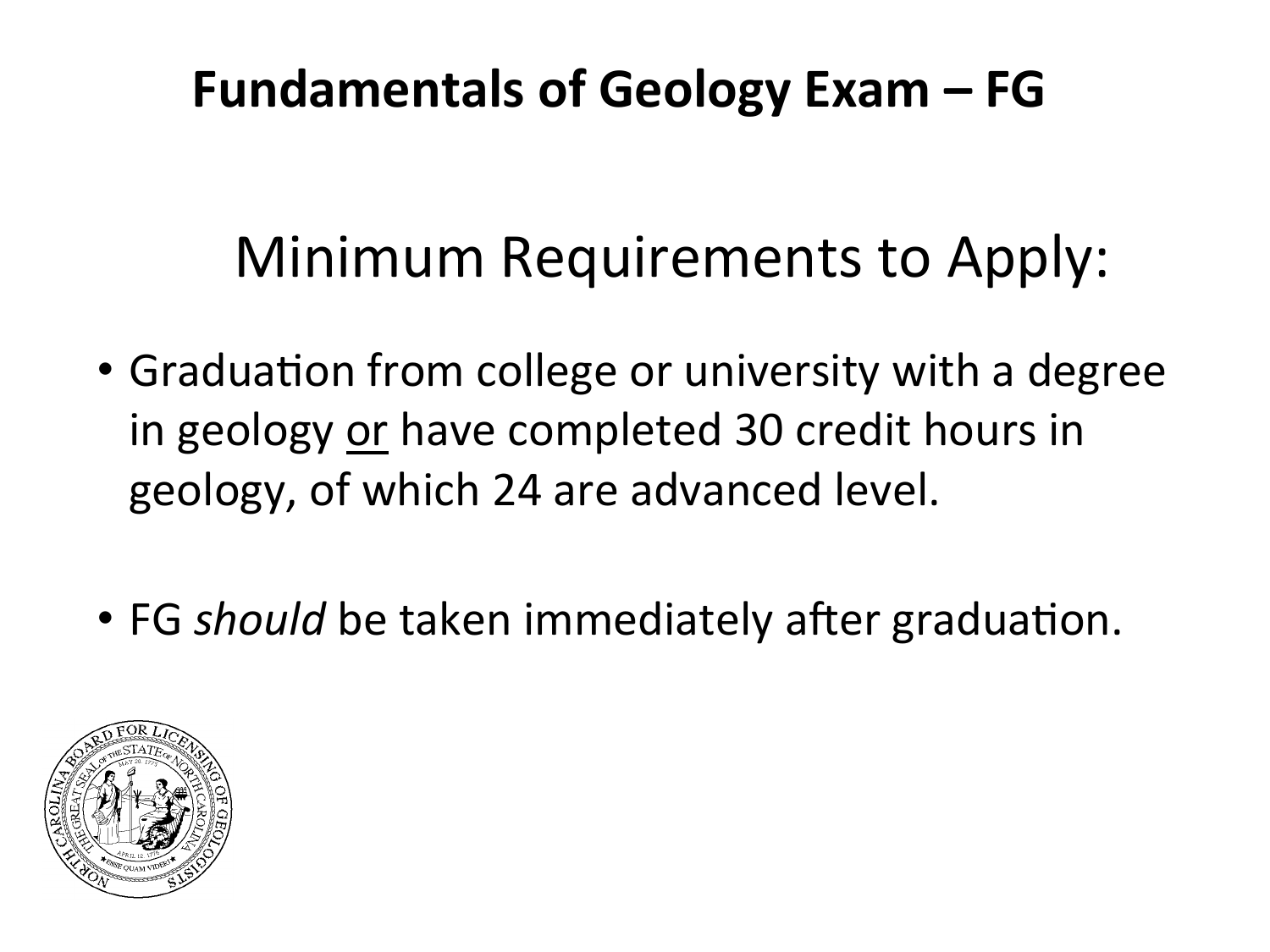### **Practice of Geology Exam – PG**

Minimum Requirements to Apply:

- FG requirements **PLUS:**
- Three years of geological experience after graduation. A master's degree in geology fulfills two years of the experience requirement.
- Job-experience verification is required.
- Five references from geologists or professional engineers.

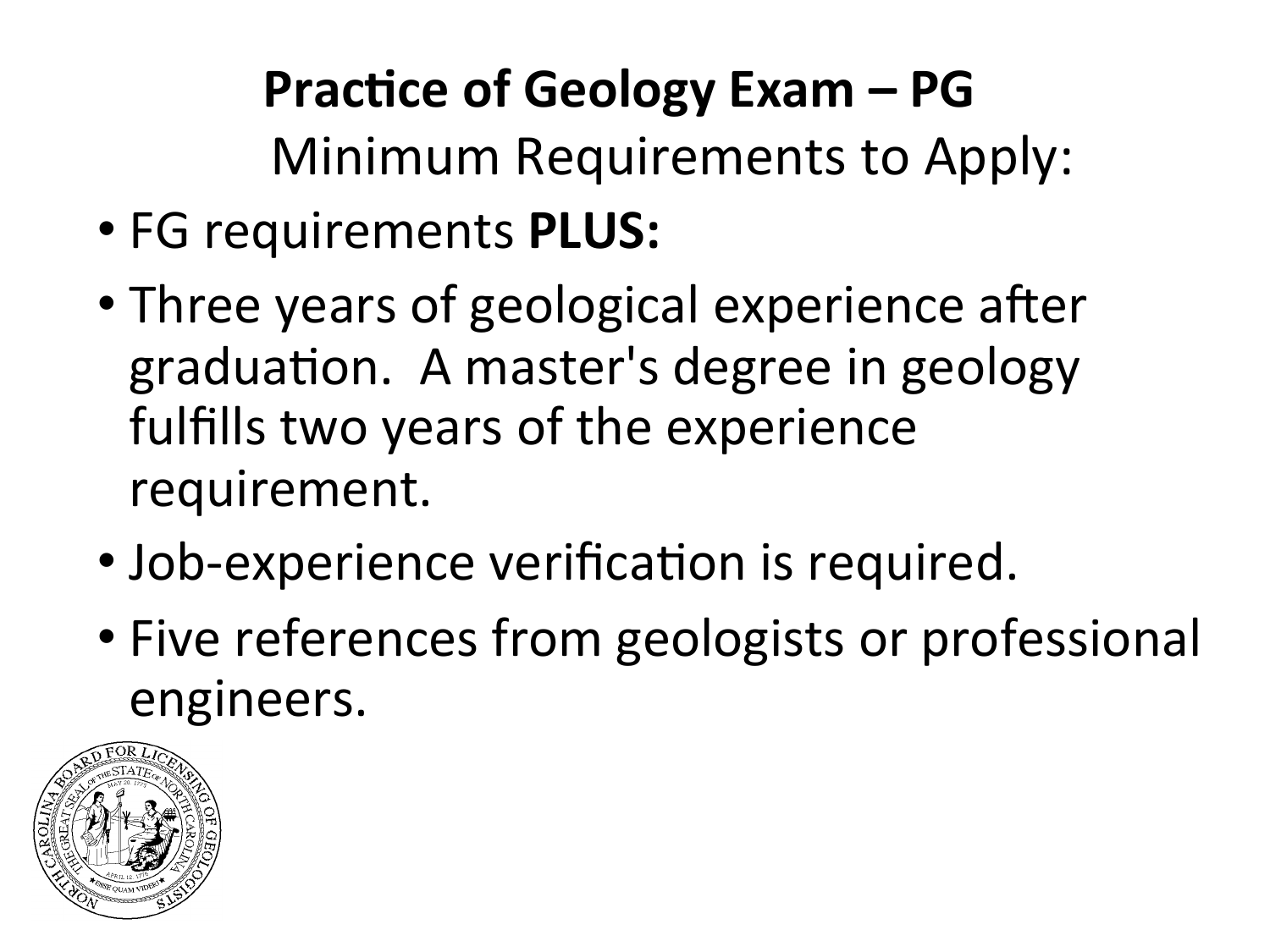#### **How to Apply**

- Application instructions available on NCBLG website ( http://www.ncblg.org)
- Be aware of deadlines for submittal  $-$  deadline to order for March 15, 2019 exam is January 25, 2019, but first you must be approved by the Board to take the exam. The one-time application fee is \$55.
- The board reviews submitted applications and approves candidates to take the exam.
- Exams given in March and October at the McKimmon Center.
- Parts I (\$230) and II (\$280) both given each time; candidates can take one or both on a given day.

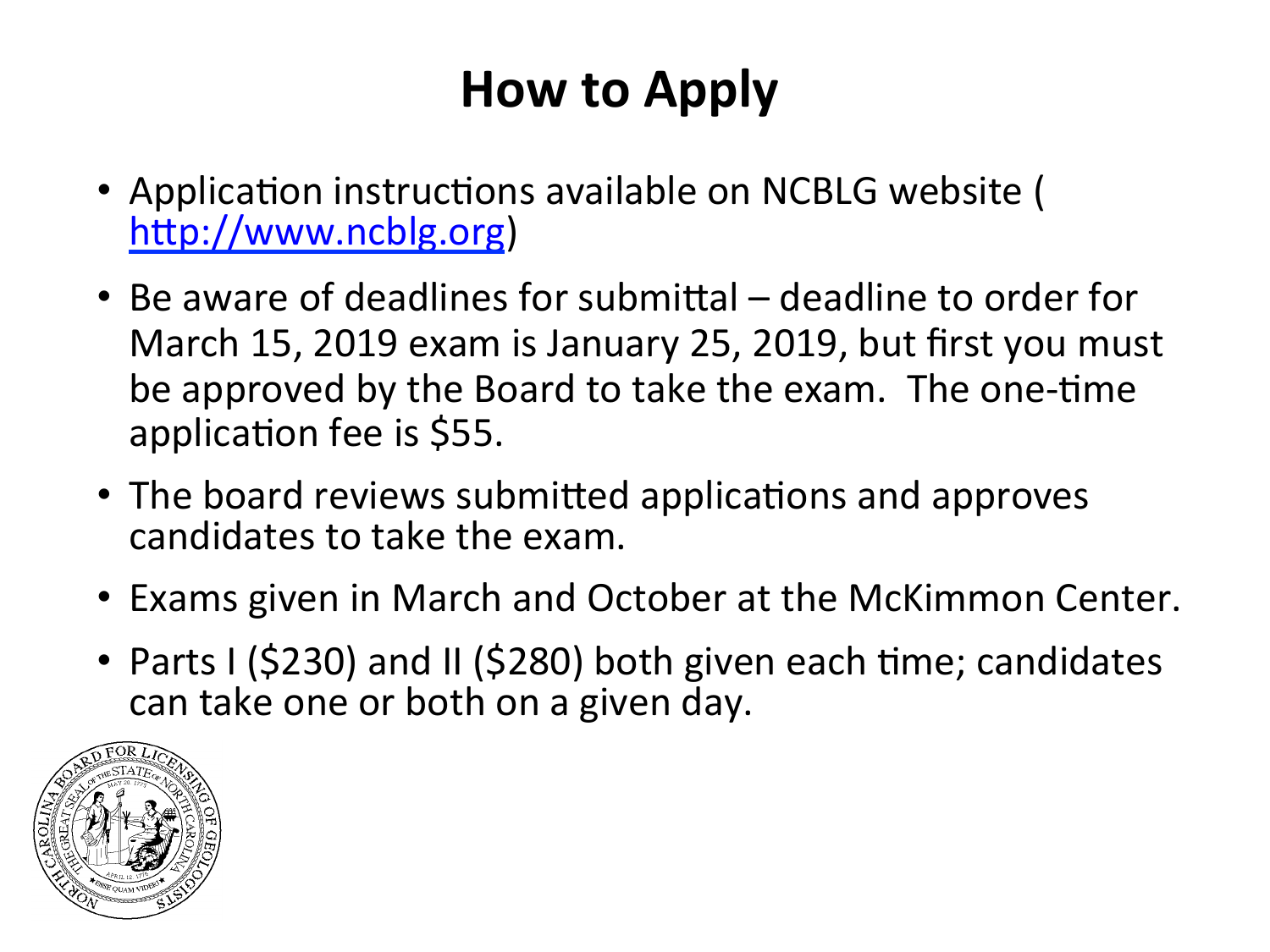#### The Licensing Exam –What's On It?

- Content Based on ASBOG Task Analysis Survey:
	- $\triangleright$  Conducted every 5 years; most recent TAS 2015
	- $\triangleright$  Surveys academic and professional geologists in the U.S. and Canada
	- $\triangleright$  Rates importance of 43 geologic tasks in a series of 'domain areas' for protecting the general public
	- $\triangleright$  Includes ethics issues faced by geologists
- FG focus: information gained in an academic setting
- PG focus: skills/knowledge applied in work setting

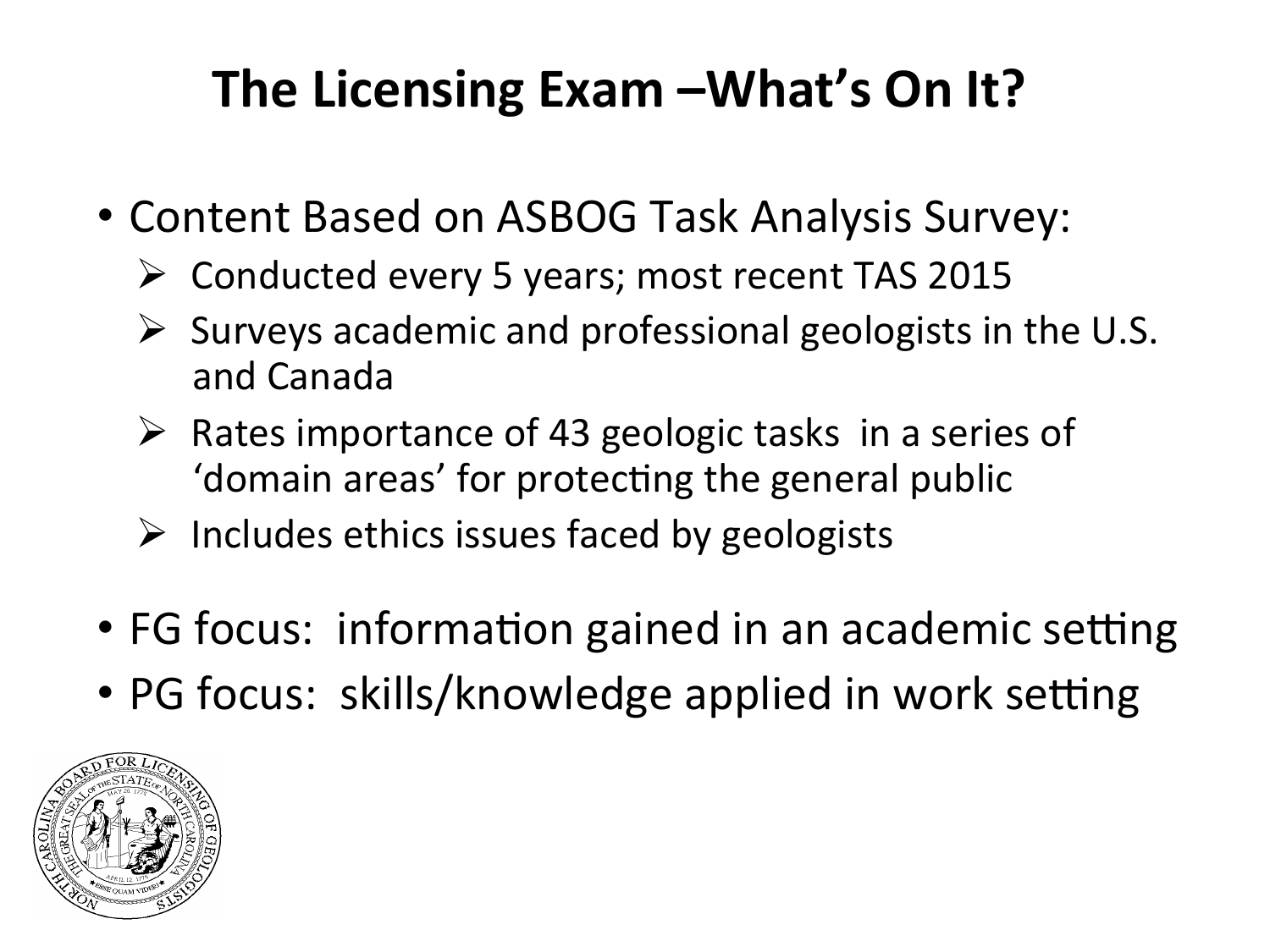#### **ASBOG® Task Analysis 2015 FG Test Blueprint -- Domain Percentages**



- **A. General and Field Geology, 21%**
- **B. Mineralogy, Petrology, and Geochemistry, 11%**
- **C. Sedimentology, Stratigraphy, and Paleontology, 12%**
- **D. Geomorphology, Surficial Processes, and Quaternary Geology, 13%**
- **E. Structure, Tectonics, and Seismology, 11%**
- **F. Hydrogeology, 12%**
- **G. Engineering Geology, 11%**
- **H. Economic and Resources Geology, 9%**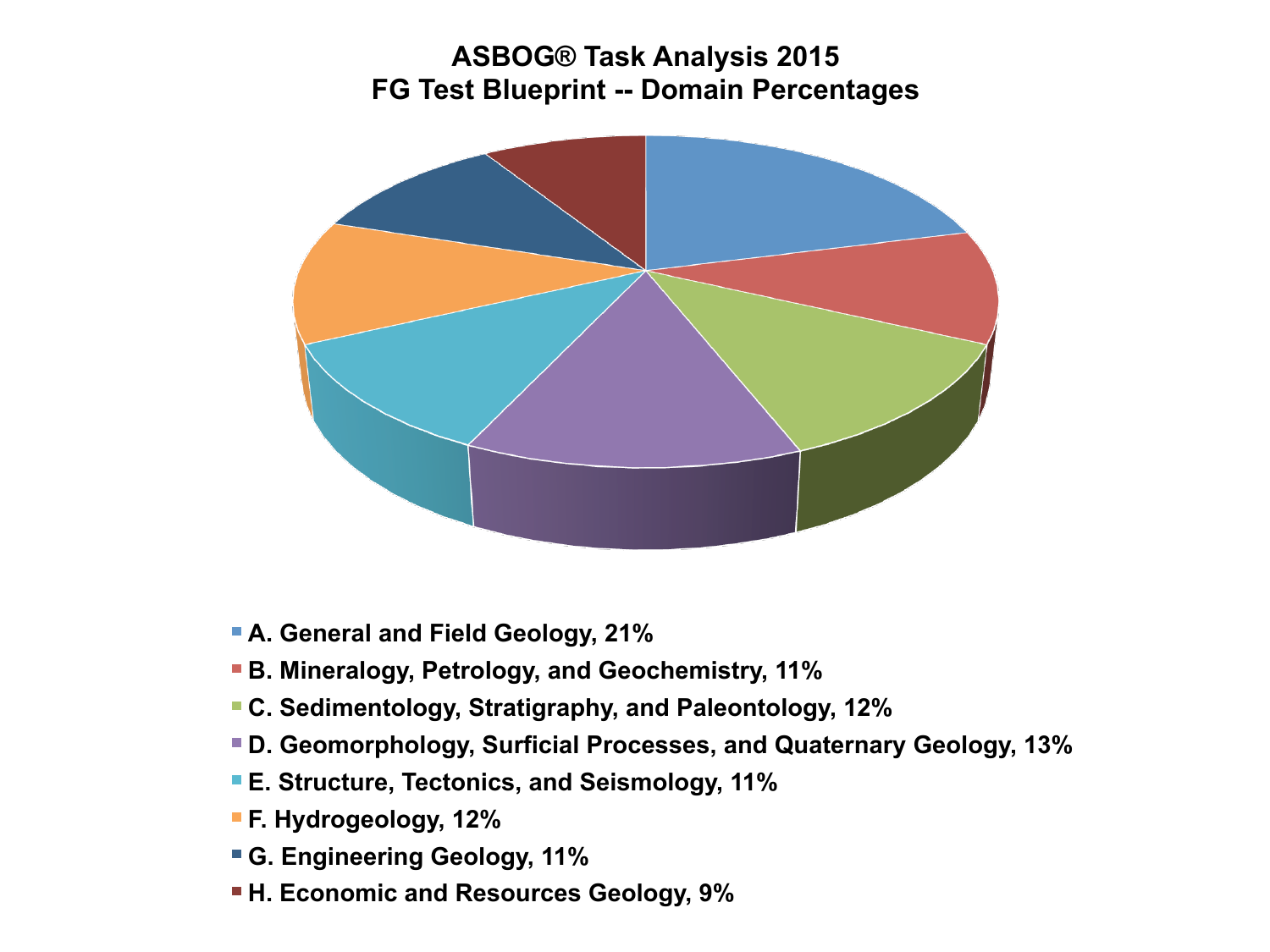## **From FG to PG**

|                                                               | FG  | <b>PG</b> | <b>Delta</b> |
|---------------------------------------------------------------|-----|-----------|--------------|
| <b>General and Field Geology</b>                              | 21  | <b>20</b> | $-1\%$       |
| Mineralogy, Petrology, and<br>Geochemistry                    | 11  | 5         | $-6\%$       |
| Sedimentology, Stratigraphy, and<br>Paleontology              | 12  | 6         | $-6\%$       |
| Geomorphology, Surficial Processes,<br>and Quaternary Geology | 13  | 8         | $-5%$        |
| <b>Structure, Tectonics, and Seismology</b>                   | 11  | 8         | $-3%$        |
| Hydrogeology                                                  | 12  | 19        | 7%           |
| <b>Engineering Geology</b>                                    | 11  | 19        | 8%           |
| <b>Economic and Resources Geology</b>                         | 9   | 15        | 6%           |
|                                                               | 100 | 100       |              |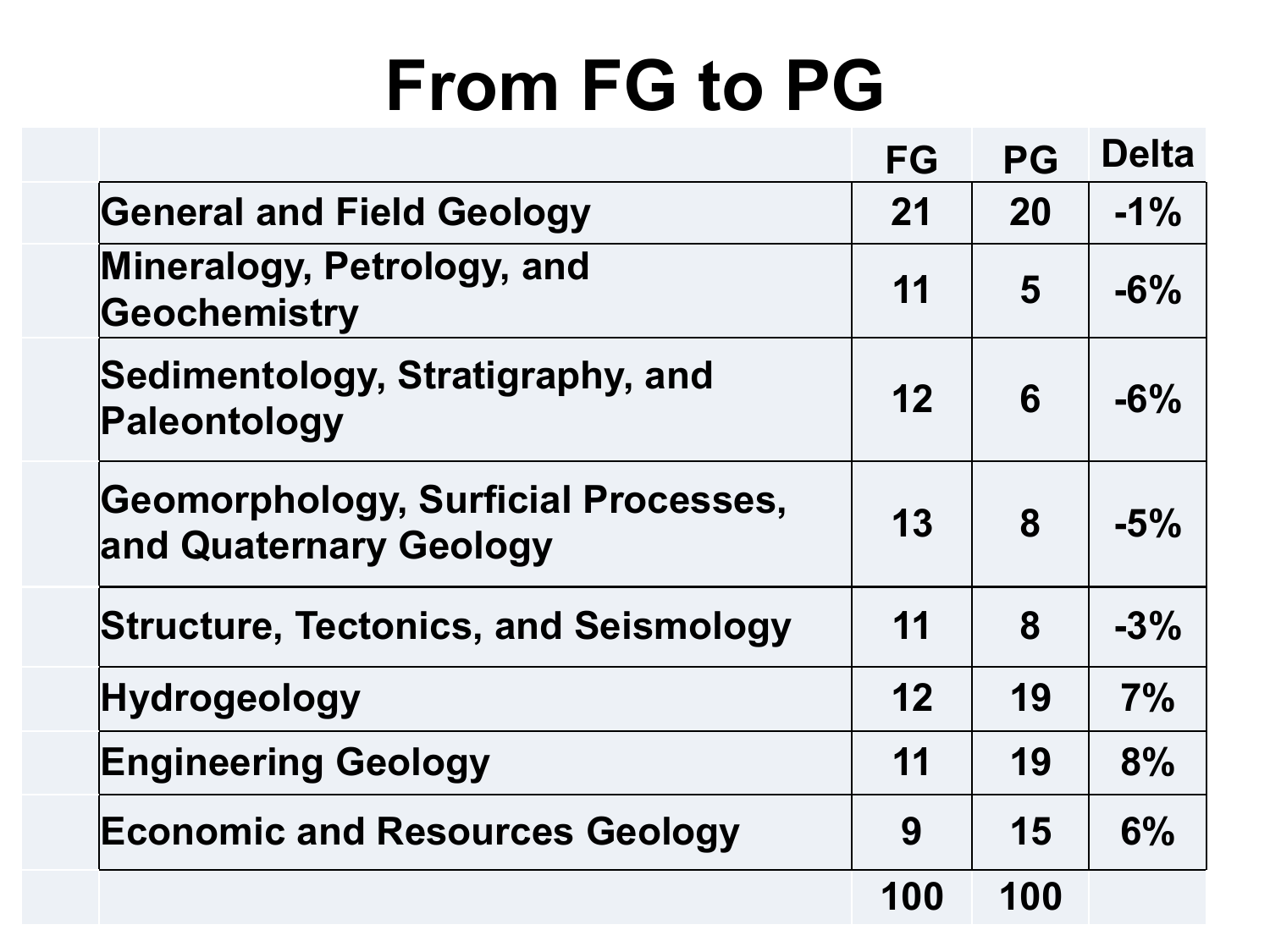#### **ASBOG® Task Analysis 2015 PG Test Blueprint -- Domain Percentages**



- **A. General and Field Geology, 20%**
- **B. Mineralogy, Petrology, and Geochemistry, 5%**
- **C. Sedimentology, Stratigraphy, and Paleontology, 6%**
- **D. Geomorphology, Surficial Processes, and Quaternary Geology, 8%**
- **E. Structure, Tectonics, and Seismology, 8%**
- **F. Hydrogeology, 19%**
- **G. Engineering Geology, 19%**
- **H. Economic and Resources Geology,15%**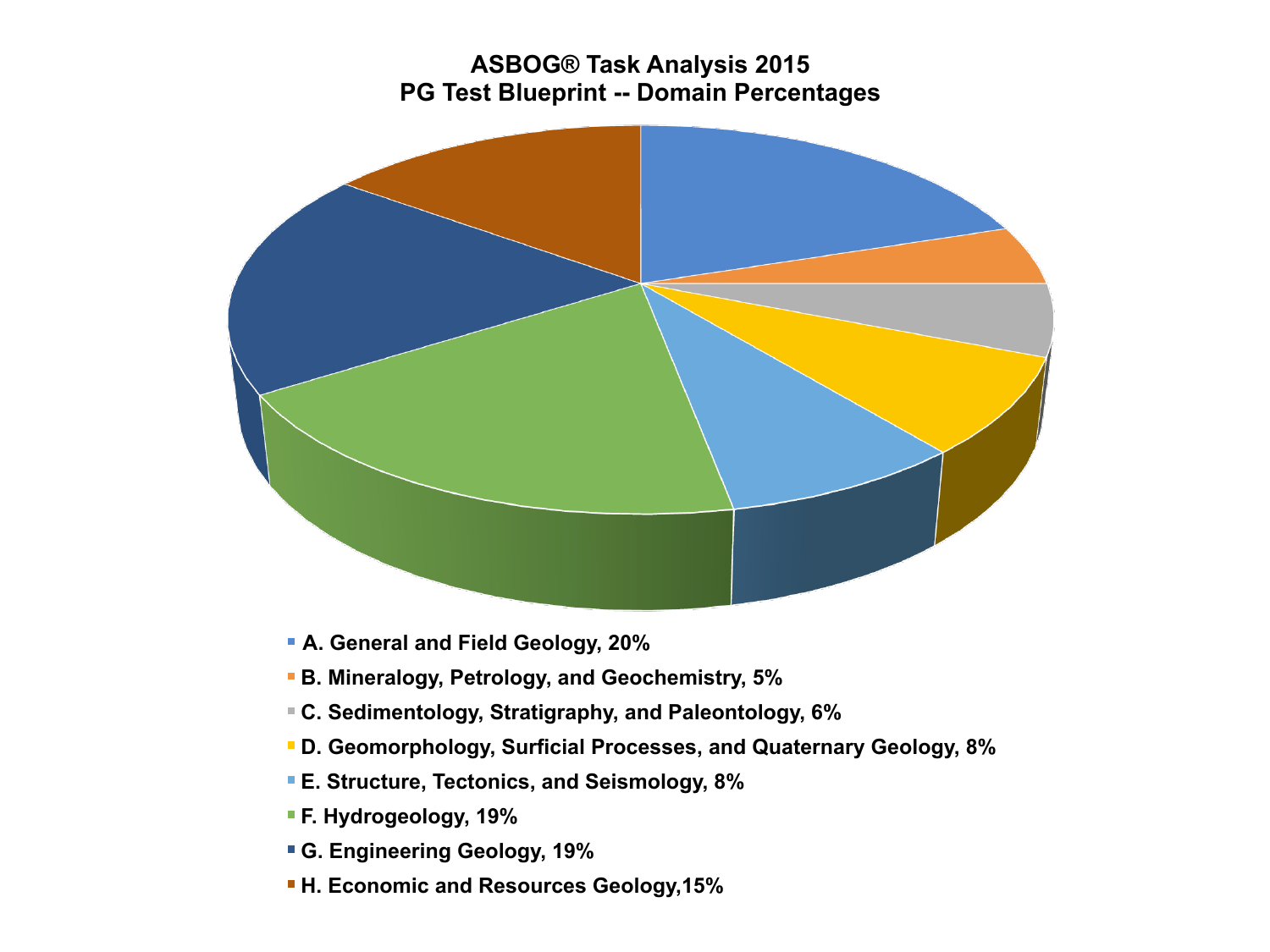#### The Licensing Exam –Tips for Preparation

- Take the FG as soon as feasible
- Download ASBOG's Candidate Handbook at www.asbog.org:
	- $\triangleright$  Detailed instructions for taking the exam
	- $\triangleright$  Information on the exam blueprints and topics
	- $\triangleright$  Sample questions
- REVIEW!
- http://c.ymcdn.com/sites/www.aegweb.org/resource/resmgr/ Additional Resources/asbog study hints 0812.pdf
- ASBOG data show that first-time candidates perform better than return candidates:

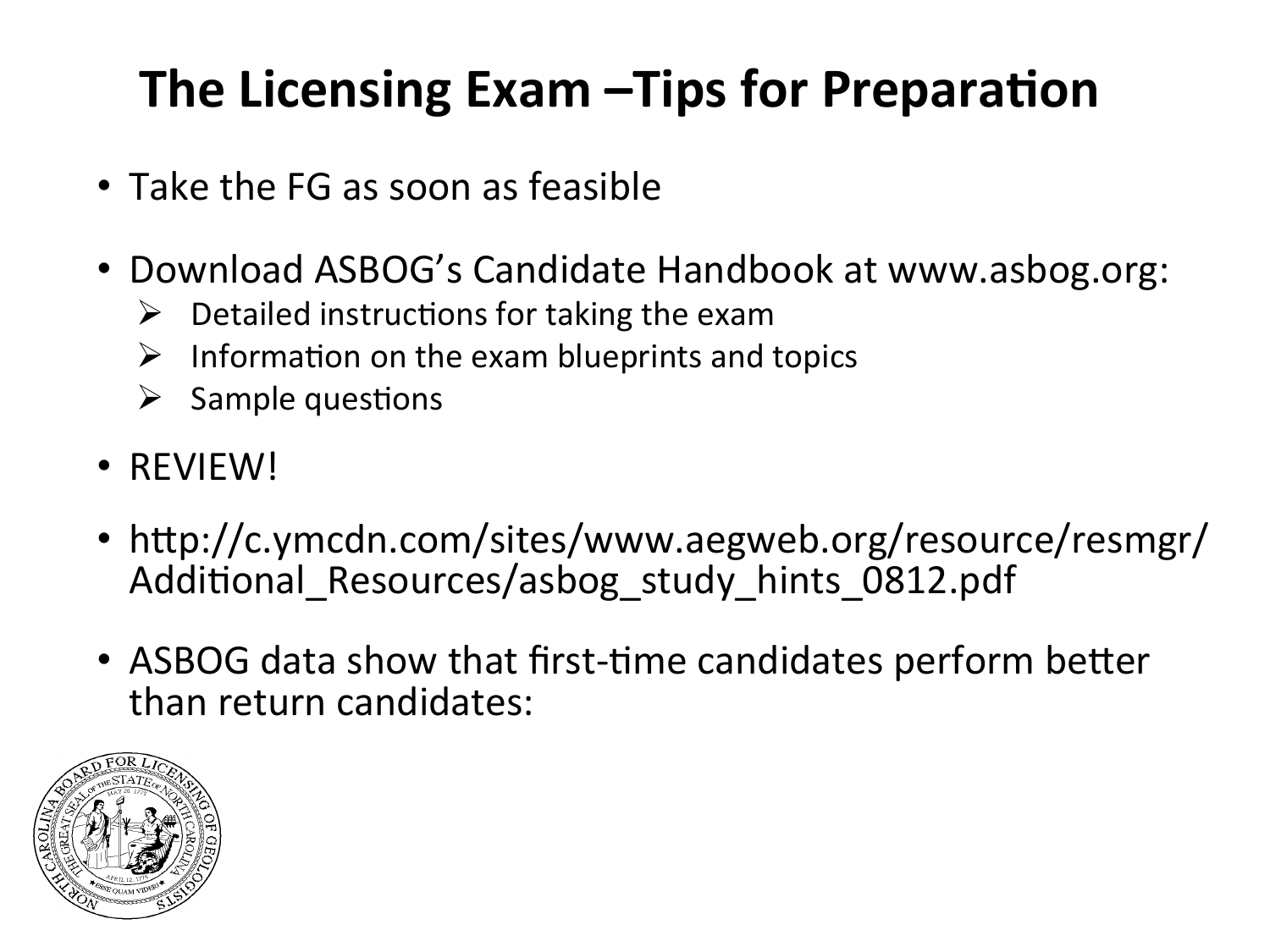**Figure 2 ASBOG® FG & PG Examinations Passing Rates by Administration** 1st Time Candidates vs. All Candidates (March 2008 - March 2013)

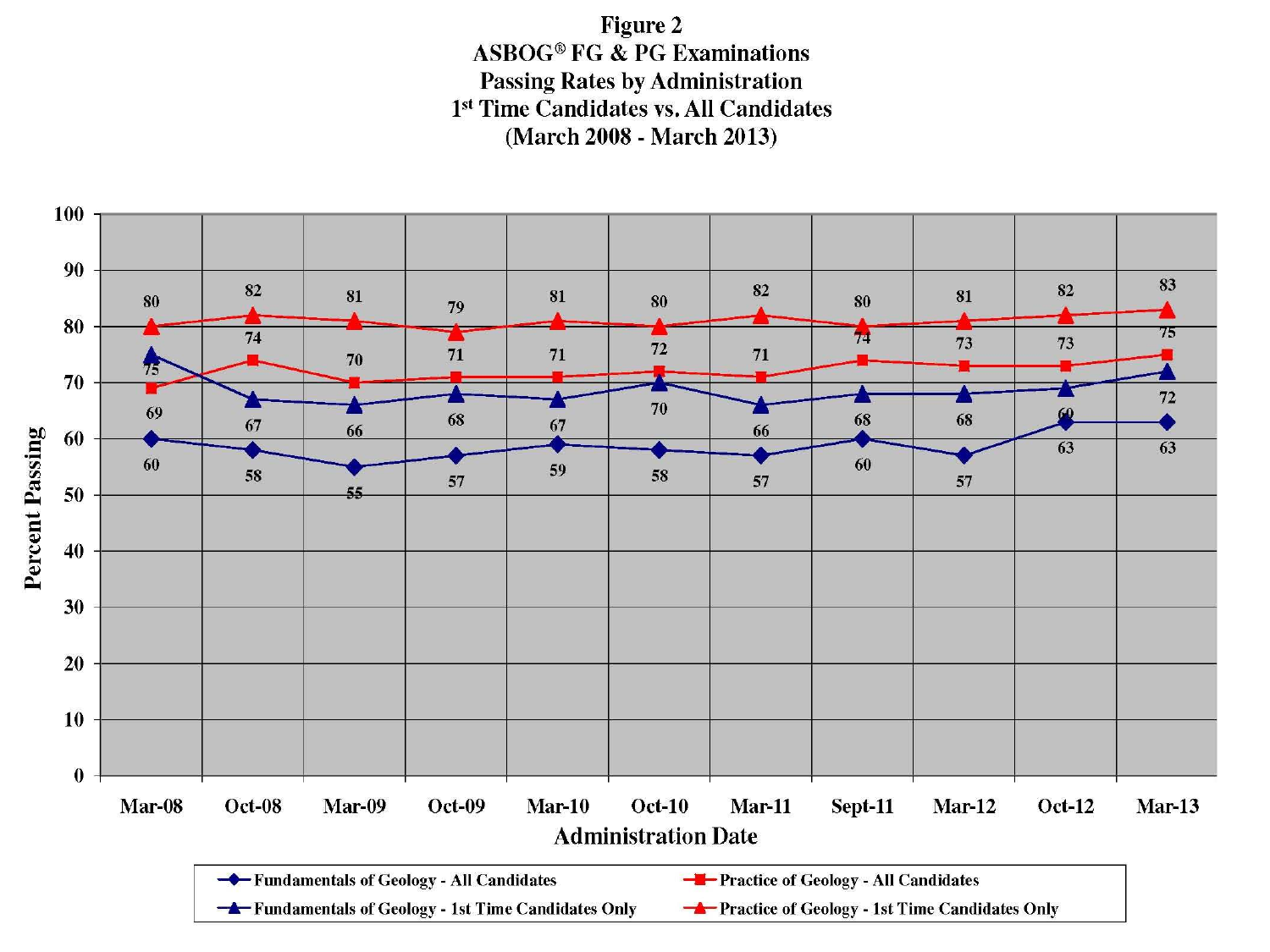### **Information Resources:**

- **North Carolina Board for Licensing of Geologists**
	- $\triangleright$  Board Executive Director, Barbara Geiger at Upton Associates
	- $\triangleright$  3733 Benson Dr., Raleigh NC 27609
	- $\triangleright$  919-850-9669
	- $\triangleright$  http://www.ncblg.org
- **National Association of State Boards of Geology (ASBOG)** http://www.asbog.org